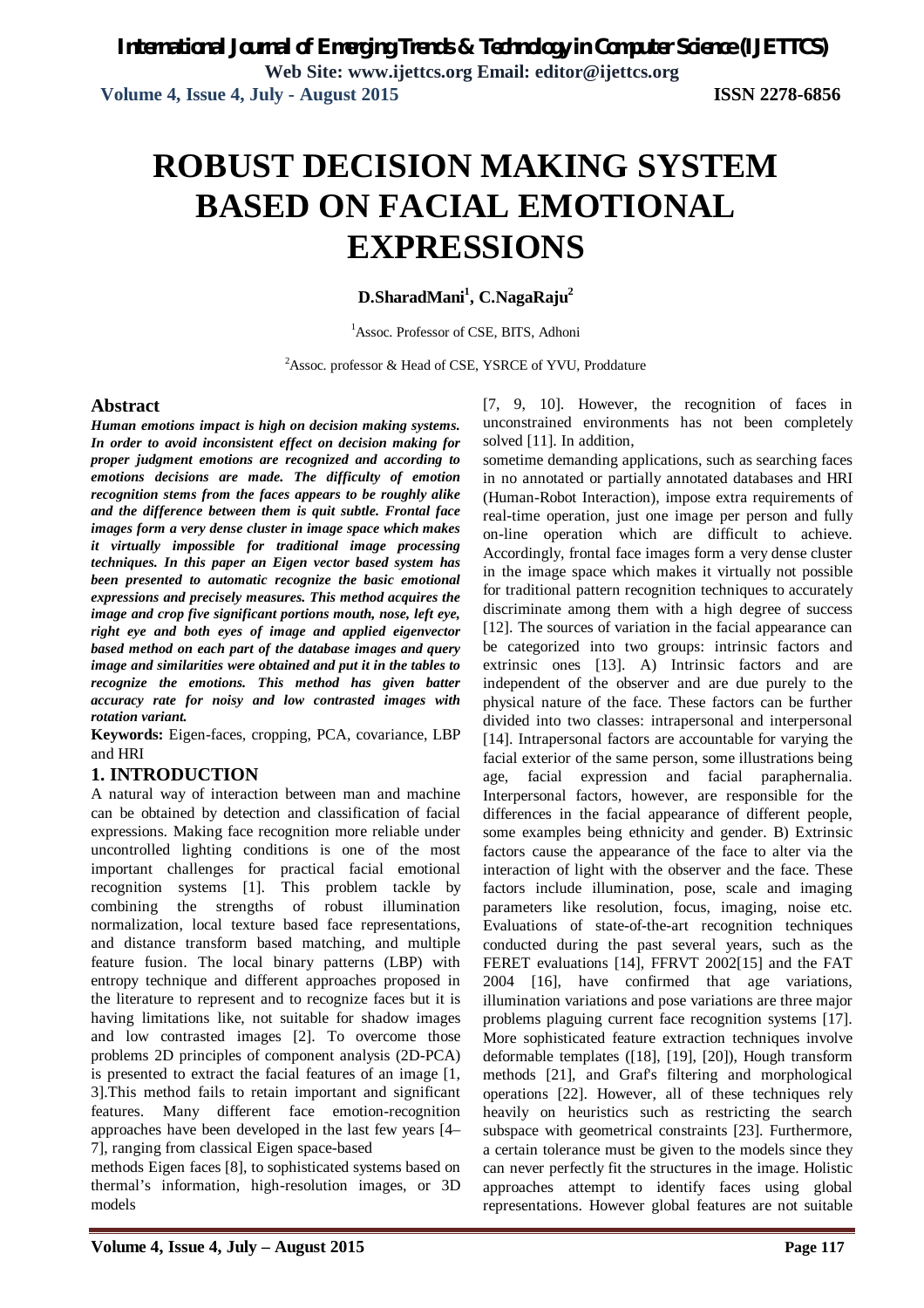**Volume 4, Issue 4, July - August 2015 ISSN 2278-6856**

for detection of emotions of uneven illuminated and rotation variant Images. Local features are suitable for face emotions expressions. PCA is more powerful tool for recognition of the face emotions.

## **2. PRINCIPLE COMPONENT ANALYSIS (PCA)**

The basic idea of PCA is to identify the most meaningful basis to re express the data set. The goal of PCA is to extract relevant information from face data sets consisting of a large number of interrelated variables. PCA defines a new orthogonal coordinate system that optimally describes variance in a single dataset. However PCA has certain limitation like 1) PCA is high sensitive to images with uncontrolled illumination conditions. 2) difficult to detect the impact of intentional feeling on facial expressions 3) tedious to work at places of low lighting conditions and 4)less effective if facial expressions vary e.g. Even a big smile can render the system less effective [1]. To overcome these limitations new method is proposed based on eigenvector.

## **3. EIGENVECTOR BASED SYSTEM**

The eigenvector based system is proposed in order to find the six basic facial expressions .This system consist of five steps such as preprocessing, face detection, Cropping, Feature Extraction, matching and Classification. This method is better for recognition of face, processing and finally find the emotional expressions of the face. Here, first the image is acquired and after that improves the quality of the Image by normalizing image and removing noise. Secondly the feature of the face are to be extracted such as the eye pair, left eye, right eye, mouth, nose. Next the Eigen values are calculated for those features. This step is repeated for every feature of every expression. The Euclidean Distance is calculated for those Eigen values, and the expression with the minimum Euclidean distance is considered as the output expression. The six basic expressions such as anger, fear, sad, happy, surprise, disgust are to be considered. The overall design of system has been given in fig.1.



**3.1. Preprocessing:** It improves the quality of the image by normalization and removing the noise in the Image. The Adaptive Median Filtering is applied widely as an advanced method compared with standard median filtering. The Adaptive Median Filter performs spatial processing to determine which pixels in an image have been affected by noise. The Adaptive Median Filter

classifies pixels as noise by comparing each pixel in the image to its surrounding neighbor pixels. The size of the neighborhood is adjustable, as well as the threshold for the comparison. A pixel that is different from a majority of its neighbors, as well as being not structurally aligned with those pixels to which it is similar, is labeled as noise. These noise pixels are then replaced by the median pixel value of the pixels in the neighborhood that have passed the noise. This method removes noise and reduces distortion, like excessive thinning or thickening of object boundaries.

**3.2. Face Detection:** The face detection process used to detect the location of face in the image because of variability in the scale, location, orientation. Face detection from a single image is challenging task. Face detection is a computer technology that determines the locations and sizes of human faces in digital images. It detects face and ignores anything else, such as buildings, trees and bodies. Face detection can be regarded as a more general case of face localization the task is to find the locations and sizes of a known number of faces. In face detection, face is processed and matched bitwise with the underlying face image in the database. In this paper face is derected using Viola-Jones Algorithm which is more powerful to extract face features even in low contrast.



**3.3. Cropping:** Image cropping separate the features like lips, mouth, left eye, right eye, both eyes and nose from the detected face image. Eyes, nose and lips take different shapes for different expressions and significant information is carried by them. Significant information is carried by them.



**3.4. Eigen spaces:** The Eigenvectors and Eigenvalues are dependent on the concept of orthogonal linear transformation. An Eigenvector is basically a non-zero vector. The dominant Eigenvector of a matrix is the one corresponding to the largest Eigenvalue of that matrix. In this work, the universal expressions are set into six classes as the training images. Eigenvectors and Eigenvalues of six different individual segments of the image is computed and stored. For a single class, after the selection of a particular feature, a matrix is obtained which is stored as, say  $X$  of dimension  $M \times N$ . Similarly for the rest of the features.

$$
X = \begin{bmatrix} 1 & 1 & 1 \\ 1 & 9 & 1 \\ 1 & 1 & 1 \end{bmatrix}_{3x3}
$$

**Volume 4, Issue 4, July – August 2015 Page 118**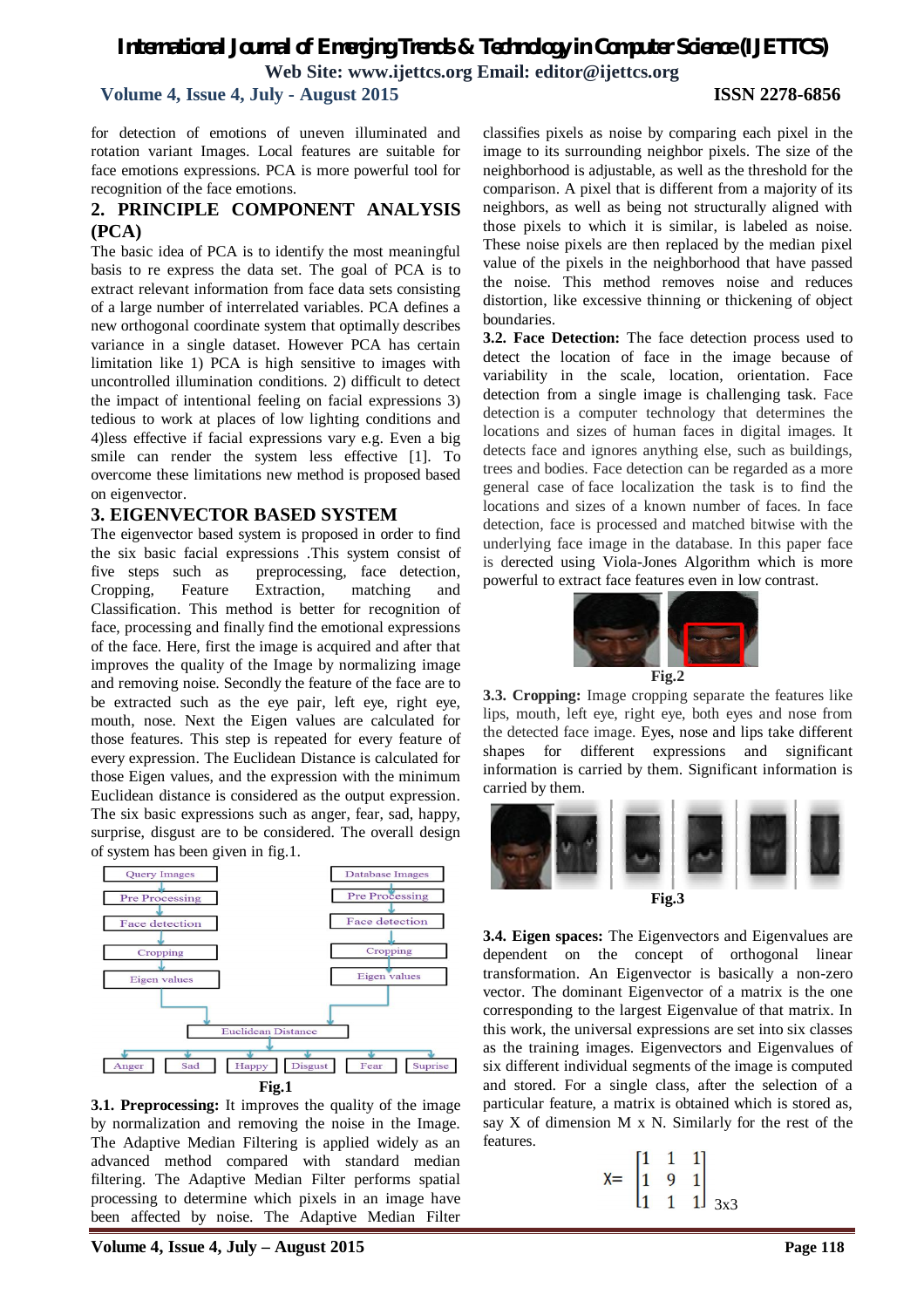## **Volume 4, Issue 4, July - August 2015 ISSN 2278-6856**

Calculating the mean of the matrix

$$
\mu X = 1/N \sum_{n=1}^{N} X[m, n]
$$
  
\n
$$
\mu X = \text{round}(17/9) = 2
$$
 (1)

The mean centered feature image vectors is obtained by subtracting the mean from the feature image. This image vectors are depicted as matrix only.

| $X^1 -  X_{-1}x $ |  |  |                                                                                                                                                                          |  |  |  |  |
|-------------------|--|--|--------------------------------------------------------------------------------------------------------------------------------------------------------------------------|--|--|--|--|
|                   |  |  | $\mathbf{X}^1 = \begin{bmatrix} 1-2 & 1-2 & 1-2 \\ 1-2 & 9-2 & 1-2 \\ 1-2 & 1-2 & 1-2 \end{bmatrix} = \begin{bmatrix} 1 & 1 & 1 \\ 1 & 7 & 1 \\ 1 & 1 & 1 \end{bmatrix}$ |  |  |  |  |

Then the covariance matrix of each individual feature image is obtained by calculating the covariance of the matrix of each mean centered image vectors, and from each covariance matrix, the associated eigenvectors and Eigen values for the individually extracted features are computed.

six significant Eigenvectors are considered for further processing which are sorted in the decreasing order of the associated Eigen values of the covariance matrix E. With the available eigenvectors of expressions, separate subspaces for all the six universal expressions are created. With the available expression subspaces, the input image could be identified by incorporating a decision making system.fig4 shows the feature vector of the entire face Image.

$$
Cov(x,y) = \sum_{i=1}^{N} (X - \mu x) (Y - \mu y) / N - 1
$$
\n
$$
Cov(X) = \begin{bmatrix} 1 & 1 & 3 \\ 1 & 5 & 1 \\ 3 & 1 & 1 \end{bmatrix}
$$
\n
$$
E = \begin{bmatrix} -1 & 1 & 1 \\ 0 & -1 & 2 \\ 1 & 1 & 1 \end{bmatrix} E^{-1} = 1/6 \begin{bmatrix} -3 & 0 & 3 \\ 2 & -2 & 2 \\ 1 & 2 & 1 \end{bmatrix}
$$
\n
$$
E(Cov(X).E^{-1} = D \qquad (4)
$$
\n
$$
E(Cov(X).E^{-1} = \begin{bmatrix} -1 & 1 & 1 \\ 0 & -1 & 2 \\ 1 & 1 & 1 \end{bmatrix} \begin{bmatrix} 1 & 1 & 3 \\ 1 & 5 & 1 \\ 3 & 1 & 1 \end{bmatrix} \cdot 1/6 \begin{bmatrix} -3 & 0 & 3 \\ 2 & -2 & 2 \\ 1 & 2 & 1 \end{bmatrix}
$$
\n
$$
D = \begin{bmatrix} -2 & 0 & 0 \\ 0 & 3 & 0 \\ 0 & 6 & 6 \end{bmatrix}
$$
\n
$$
E = \begin{bmatrix} -2 & 0 & 0 \\ 0 & 3 & 0 \\ 0 & 6 & 6 \end{bmatrix}
$$
\n
$$
E = \begin{bmatrix} -2 & 0 & 0 \\ 0 & 3 & 0 \\ 0 & 6 & 6 \end{bmatrix}
$$

**3.5. Classification:** The classifier based on the Euclidean distance has been used which is obtained by calculating the distance between the image which are to be tested and the already available images used as the training images. Then the minimum distance is observed from the set of values. In testing, the Euclidean distance has been computed between the new testing image Eigenvector and the Eigen subspaces for each expression, and minimum Euclidean distance based classification is done to recognize the expression of the input image. The formula for the Euclidean distance is given by

$$
ED = \sqrt{\sum (x1 - x2)^2} \tag{5}
$$

Where x1 is one of the features values of Query image and x2 is the corresponding feature value of database image. The similarity is measured based on minimum distance between Query and Database Image of Euclidean distance.

### **4. EXPERIMENTAL RESULTS**

Eigenvector based system for facial emotion recognition has been presented in this paper. This method applied on standard databases like ORL face database, Sterling face databases and my own databases which have been developed for my DST projects and results have been produced in the form of tables and graphs. By comparing every feature of query image with of the database of a training image of every expressions and calculating minimum Euclidean distance. Below are the test cases of different facial expressions of query image. By considering the database and query image the output is derived.table1 show the training database with rotation variant, low contrast and noisy images. From the table2 to table7are shows the different emotions like anger, disgust, fear, happy, sad and surprise. The minimum values in the tables and graphs show the particular emotion. The performance and accuracy of the proposed method produced better results than traditional methods like LBP operator and Principle component analysis method.

| Expressions      | Eye pair                      | Left Eye                    | <b>Right Eye</b>          | Mouth                   | Nose                 |
|------------------|-------------------------------|-----------------------------|---------------------------|-------------------------|----------------------|
| Anger            | 3.5478e-04                    | 6.8251e-04                  | æ.<br>6.4981e-04          | 6.8051e-04              | 7.5147e-04           |
| Disgust          | <b>Security</b><br>6.3861e-04 | 7.1262e-04                  | <b>STAR</b><br>7.5466e-04 | 6.4701e-04              | 8.1034e-04           |
| -6<br>o,<br>Fear | o<br>3.4985e-04               | $\rightarrow$<br>7.4360e-04 | $\sim$<br>5.6535e-04      | 5.7980e-04              | $-100$<br>8.5182e-04 |
| Happy            | sis.<br>7.0509e-04            | 9.2579e-04                  | 0.0011                    | 6.9482e-04              | $6.1641e-04$         |
| Sad              | 4.2574e-04                    | 5.0506e-04                  | 6.2812e-04                | 6.4532e-04              | 5.8695e-04           |
| Surprise         | 6.0399e-04                    | 9.5604e-04                  | 5.4922e-04                | <b>SA</b><br>4.0732e-04 | 6.3094e-04           |

**1. Table** training Database

| Anger            | Anger      | <b>Disgust</b> | Fear       | Happy      | Sad        | Surprise   |
|------------------|------------|----------------|------------|------------|------------|------------|
| Eye Pair         | 2.8583e-04 | 5.6966e-04     | 2.8090e-04 | 6.3614e-04 | 3.5679e-04 | 5.3504e-04 |
| Left Eye         | 3.2572e-04 | 3.5583e-04     | 3.8681e-04 | 5.6900e-04 | 1.4827e-04 | 2.0852e-04 |
| <b>Right Eye</b> | 1.5290e-04 | 2.5775e-04     | 6.8440e-05 | 6.0309e-04 | 1.3121e-04 | 5.2310e-05 |
| Mouth            | 2.4015e-04 | 2.0665e-04     | 1.3944e-04 | 2.5446e-04 | 2.0496e-04 | 3.3040e-05 |
| Nose             | 2.1591e-04 | 4.7478e-04     | 5.1626e-04 | 2.8085e-04 | 2.5139e-04 | 2.9538e-04 |
| Minimum<br>ED    | 0.0327     | 0.0436         | 0.0375     | 0.0480     | 0.0360     | 0.0386     |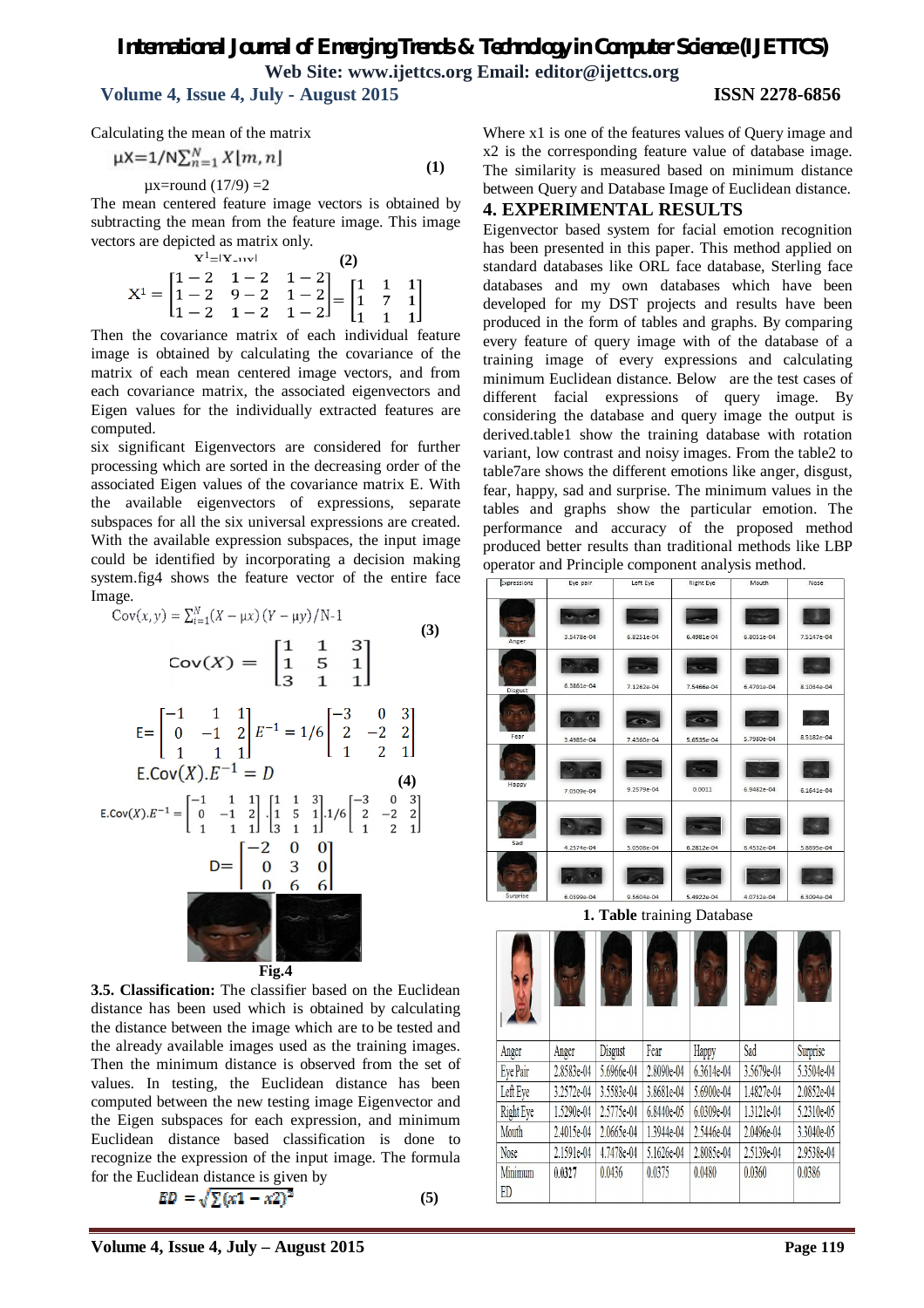## **Volume 4, Issue 4, July - August 2015 ISSN 2278-6856**



**2. Table and graph for anger emotion**

| Disgust    | Anger      | Disgust    | Fear       | Happy      | Sad        | Surprise   |
|------------|------------|------------|------------|------------|------------|------------|
| Eye Pair   | 1.8380e-04 | 1.0003e-04 | 1.8873e-04 | 1.6651e-04 | 1.1284e-04 | 6.5410e-05 |
| Left Eye   | 9.9900e-06 | 6.7650e-05 | 9.8630e-05 | 2.8082e-04 | 1.3991e-04 | 4.9670e-04 |
| Right Eye  | 1.5290e-04 | 2.5775e-04 | 6.8440e-05 | 6.0309e-04 | 1.3121e-04 | 5.2310e-05 |
| Mouth      | 1.4356e-04 | 1.1006e-04 | 4.2850e-05 | 1.5787e-04 | 1.0837e-04 | 1.2963e-04 |
| Nose       | 3.4917e-04 | 4.0804e-04 | 4.4952e-04 | 2.1411e-04 | 1.8465e-04 | 2.2864e-04 |
| Minimum ED | 0.0290     | 0.0207     | 0.0291     | 0.0377     | 0.0260     | 0.0312     |



## **3.Table and Graph fordisgust emotion**

| ш          |            |            |            |            |            |            |
|------------|------------|------------|------------|------------|------------|------------|
| Fear       | Anger      | Disgust    | Fear       | Happy      | Sad        | Surprise   |
| Eye Pair   | 8.7730e-05 | 1.9610e-04 | 9.2660e-05 | 2.6258e-04 | 1.6770e-05 | 1.6148e-04 |
| Left Eye   | 2.4000e-04 | 2.7011e-04 | 3.0109e-04 | 4.8328e-04 | 6.2550e-05 | 2.9424e-04 |
| Right Eye  | 1.0230e-04 | 2.0715e-04 | 1.7840e-05 | 5.5249e-04 | 8.0610e-05 | 1.7100e-06 |
| Mouth      | 1.7249e-04 | 1.3899e-04 | 7.1780e-05 | 1.8680e-04 | 1.3730e-04 | 1.0070e-04 |
| Nose       | 3.9000e-04 | 4.4887e-04 | 4.9035e-04 | 2.5494e-04 | 2.2548e-04 | 2.6947e-04 |
| Minimum ED | 0.0335     | 0.0355     | 0.0312     | 0.0417     | 0.0329     | 0.0388     |



Disgust Sad Happy Anger Fear Happy Surprise Eye Pair 2.4223e-04 4.1600e-05 2.4716e-04 1.0808e-04 1.7127e-04 6.9800e-06 Left Eye 4.7570e-05 1.7460e-05 1.3520e-05 1.9571e-04 2.2502e-04 2.2596e-04 **Right Eye** 2.3630e-05 8.1220e-05 1.0809e-04 4.2656e-04 4.5320e-05 1.2422e-04 1.0023e-04 1.1454e-04 6.5040e-05 1.7296e-04 Mouth 6.6730e-05 4.8000e-07 4.0764e-04 2.7258e-04 2.4312e-04 2.8711e-04 Nose 4.6651e-04 5.0799e-04

**4. Table and graph fear emotion**



**5. Table and graph for happy emotion**





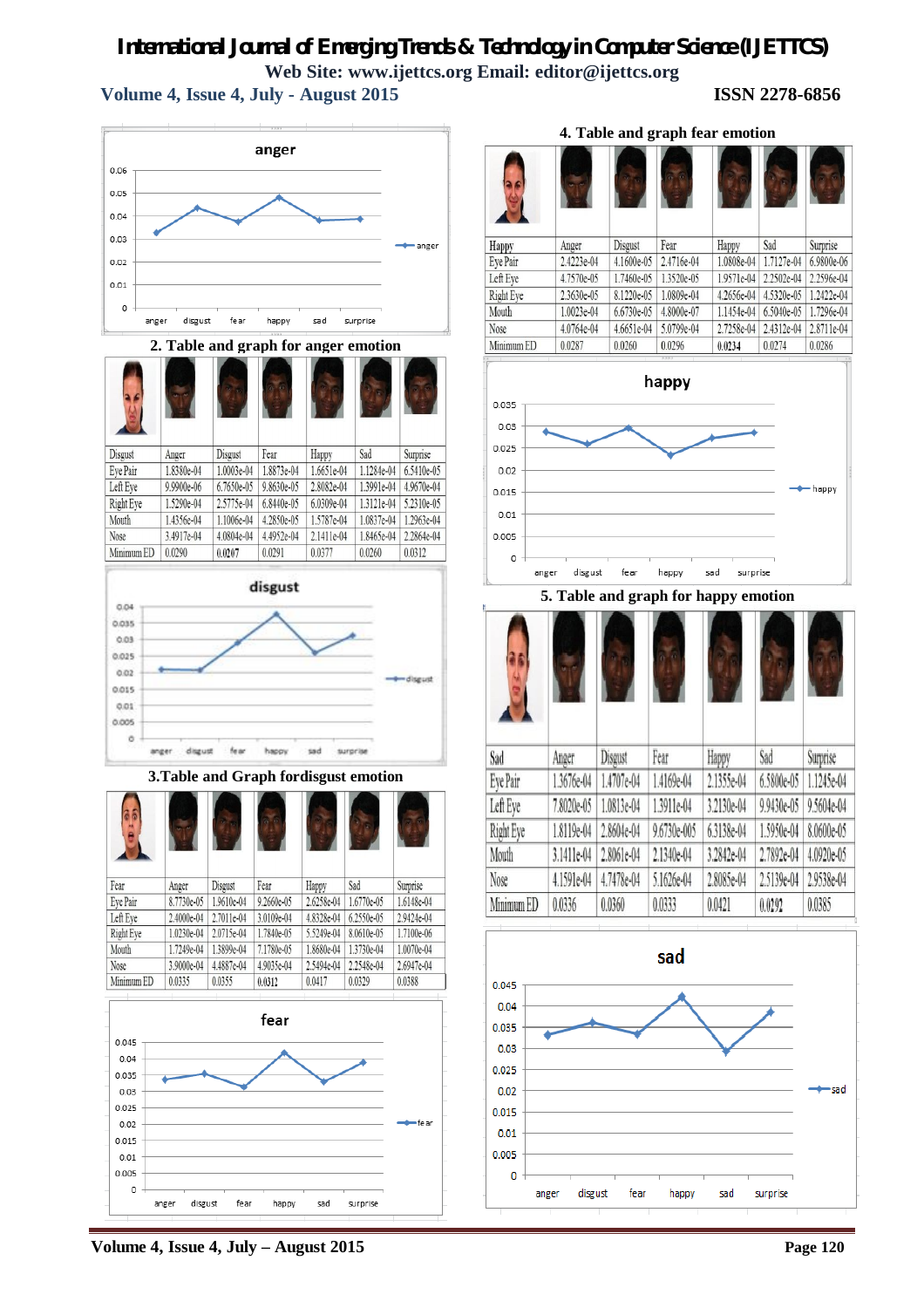## **Volume 4, Issue 4, July - August 2015 ISSN 2278-6856**

| Surprise                                     | Anger      | Disgust    | Fear       | Happy      | Sad        | Surprise   |
|----------------------------------------------|------------|------------|------------|------------|------------|------------|
| Eye Pair                                     | 1.7304e-04 | 1.1079e-04 | 1.7797e-04 | 1.7727e-04 | 1.0208e-04 | 7.6170e-05 |
| Left Eye                                     | 6.8192e-04 | 7.1203e-04 | 7.4301e-04 | 9.2520e-04 | 5.0447e-04 | 9.5545e-04 |
| Right Eye                                    | 8.7470e-05 | 1.9232e-04 | 3.0100e-06 | 5.3766e-04 | 6.5780e-05 | 1.3120e-05 |
| Mouth                                        | 3.0797e-04 | 2.7447e-04 | 2.0726e-04 | 3.2228e-04 | 2.7278e-04 | 3.4780e-05 |
| Nose                                         | 4.4724e-04 | 5.0611e-04 | 5.4759e-04 | 3.1218e-04 | 2.8272e-04 | 3.2671e-04 |
| Minimum ED                                   | 0.0412     | 0.0424     | 0.0410     | 0.0477     | 0.0395     | 0.0375     |
| 0.06<br>0.05<br>0.04<br>0.03<br>0.02<br>0.01 |            |            | surprise   |            |            | surprise   |
| o                                            |            |            |            |            |            |            |

**6. Tableand Graph for sad emotion**



5

6

 $\overline{\mathbf{3}}$ 

Facial Expression Recognition System has gained a lot of importance due to its applications. The objective of this paper is to introduce the recent advances in face expression recognition and the associated areas in a manner that should be understandable even by the new comers who are interested in this field but have no background knowledge on the same in real time images. The performance results show the efficiency of our suggested method used to recognize the six basic expressions. The recognition rate obtained for the proposed system is suitable for decision making system for emotional expression recognition.

## **REFERENCES**

- [1] Dr.C. Naga Raju, Siva Priya. T, prudvi.ch "A novel method for recognizing face to indicate the state of emotion in order to avoid consistent effect on decisions making" has been published in International Journal of Advancements in Computer Science & Information Technology (IJACSIT) September 2011Edition.pp.10-17.
- [2] C.Nagaraju, B.Srinu, B.Srinivasa Rao "An efficient Facial Features extraction Technique for Face Recognition system Using Local Binary Patterns" has been published in International Journal of Innovative Technology and Exploring Engineering (IJITEE).pp.76-78
- [3] C.NagaRaju,P.PrathapNaidu, R.PradeepKumar Reddy and G.SravanaKumari "Robust multi gradient entropy method for face recognition system for low contrast

noisy images" has been published in International Journal of Emerging Trends & Technology in Computer Science (IJETTCS) Volume 2, Issue 4, May - June, 2013 .pp.19-197

- [4] W. Zhao, R. Chellappa, P. J. Phillips, and A. Rosenfeld, "Face recognition: a literature survey," ACMComputing Surveys, vol. 35, no. 4, pp. 399–458, 2003.
- [5] X.Tan, S.Chen, Z.-H.Zhou, and F.Zhang, "Face recognition from a single image per person: a survey," Pattern Recognition, vol.39, no.9, pp.1725– 1745, 2006.
- [6] R. Chellappa, C. L. Wilson, and S. Sirohey, "Human and machine recognition of faces: a survey," Proceedings of the IEEE, vol. 83, no. 5, pp. 705–740, 1995.
- [7] A. F. Abate, M. Nappi, D. Riccio, and G. Sabatino, "2D and 3D face recognition: a survey," Pattern Recognition Letters, vol. 28, no. 14, pp. 1885–1906, 2007.
- [8] M. Turk and A. Pentland, "Eigen faces for recognition," Journal of Cognitive Neuroscience, vol. 3, no. 1, pp. 71–86, 1991.
- [9] A. S. Mian, M. Bennamoun, and R. Owens, "An efficient multimodal 2D-3D hybrid approach to automatic face recognition," IEEE Transactions on Pattern Analysis and Machine Intelligence, vol. 29, no. 11, pp. 1927–1943, 2007.
- [10]R. Singh, M. Vatsa, and A. Noore, "Integrated multilevel image fusion and match score fusion of visible and infrared face images for robust face recognition," Pattern Recognition, vol.41, no. 3, pp. 880–893, 2008.
- [11]G. B. Huang, M. Ramesh, T. Berg, and E. Learned-Miller, "Labeled faces in the wild: a database for studying face recognition in unconstrained environments," Tech. Rep. 07-49, University of Massachusetts, Amherst, Mass, USA, October 2007
- [12]S. Gong, S. J. McKenna, and A. Psarrou., Dynamic Vision: From Images to Face Recognition: Imperial College Press (World Scientific Publishing Company), 2000.
- [13]T. Jebara, "3D Pose Estimation and Normalization for Face Recognition," Center for Intelligent Machines, McGill University, And Undergraduate Thesis May, 1996.
- [14]P. J. Phillips, H. Wechsler, J.Huang, and P. J. Rauss, "The FERET database and evaluation procedure for face-recognition algorithm," Image and Vision Computing, Vol.16, pp.295-306, 1998.
- [15] P. J. Phillips, P. Grother, R. J. Micheals, D. M. Blackburn, E. Tabassi, and J. M. Bone, "Face Recognition Vendor Test (FRVT 2002)," National Institute of Standards and Technology, Evaluation report IR 6965, March, 2003.
- [16]K. Sridhar Reddy, P.VenkateswaraRao, C.NagaRaju "Measuring consumer by using local binary pattern "published in International Journal of Engineering,